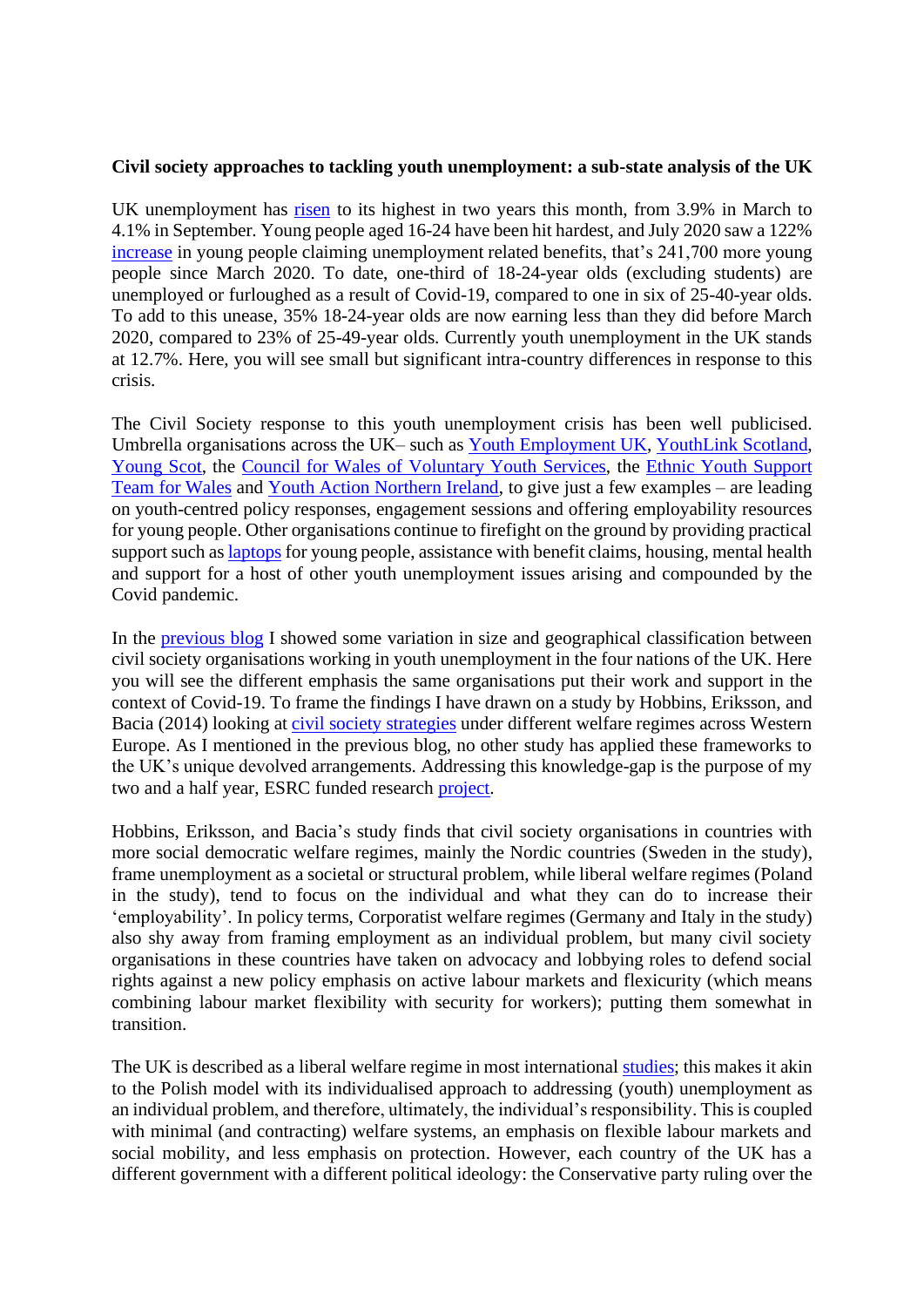UK but with certain powers only over England; the SNP in Scotland; Welsh Labour in Wales; and the DUP, Sinn Fein, SDLP and the Alliance party power share in Northern Ireland. Political differences between the four countries is reflected in key policy documents on youth unemployment which I will analyse for the next  $blog<sup>1</sup>$ . Here, however, I will show varying approaches taken by civil society organisations within these four different policy contexts.

Using Hobbins, Eriksson, and Bacia's study and a [methodology](https://onlinelibrary.wiley.com/doi/full/10.1111/spol.12062) developed by Chaney and Wincott (2013), I have analysed UK civil society organisation's objectives as set out in their entries in two key databases. Deductive coding of these entries allowed the following organisational distinctions in their approaches to youth unemployment to be identified:

| <b>CSO APPROACH</b>            | <b>DESCRIPTION</b>                                 |
|--------------------------------|----------------------------------------------------|
| (1a) Structural view of YU     | youth unemployment as one part of a bigger problem |
|                                | (e.g. poverty), government takes responsibility    |
| (1b) Individualised view of YU | youth unemployment as an individual problem,       |
|                                | individual takes responsibility.                   |
| (2a) Policy-orientated         | a focus on advocacy, lobbying, co-working with     |
|                                | government                                         |
| (2b) Service-orientated        | a focus on delivering services like training and   |
|                                | mentoring                                          |

As noted, I have derived these distinctions using descriptive signifiers representing civil society approaches to working with young people, these signifiers have been analysed within each databased using content analysis. I have categorised the different approaches into these four distinctions. The data comes from two sources, identified in partnership with the National Council for Voluntary Organisations [\(NCVO\)](https://www.ncvo.org.uk/):

(1) Charity Commission Database (all registered charities working in the field of youth unemployment across the UK)

(2) 360 Degree Funding GrantNav (detailing all civil society organisations funded to carry out activities in the field of youth unemployment).

Findings from the two databases are presented separately because they represent different organisational approaches: Civil society organisations in the Charity Commission database have youth unemployment as part of their organisational remit, while those in the 360 Degree database have been funded to carry out work onto address youth unemployment even though it might not be their main type of work. Both are important, but for different reasons - as we'll see.

<sup>1</sup> Policy documents will include: the Youth Contract and Plan for Jobs in England; Developing the Youth Workforce and Scottish Youth Guarantee; Jobs Growth Wales and the Youth Engagement and Progression Framework; and Steps to Success in Northern Ireland.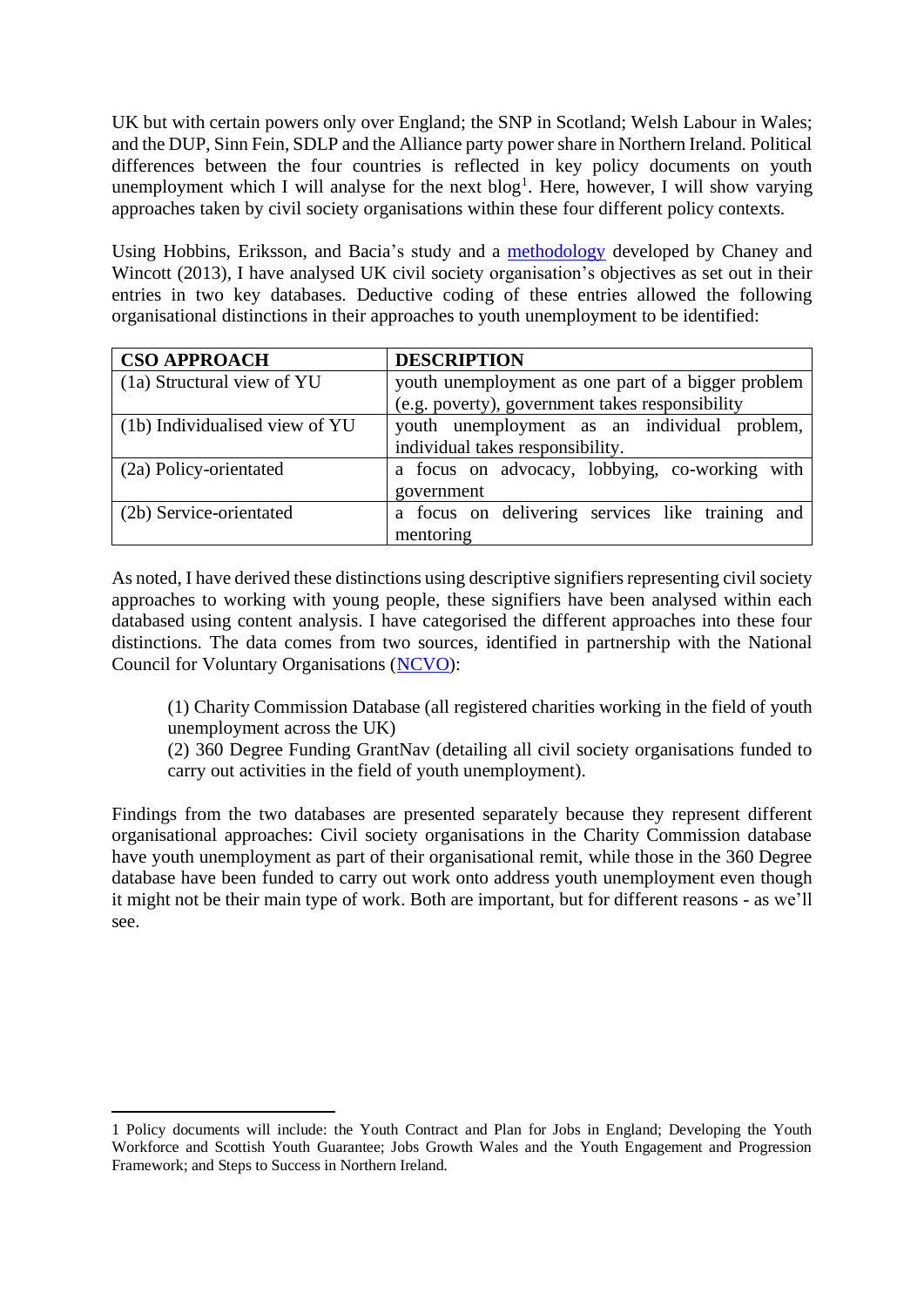

**Table 1: CSO 'Objectives' in Charity Commission Database (%)**

Number of CSOs =E:2968, S:3248, W: 128, NI: 3460

Table 1 shows the results from the Charity Commission database analysis. Charity objectives emphasising a structural view of youth unemployment (so viewing it as part of a bigger problem like poverty and inequality) include words like 'citizenship', 'empowerment', 'poverty', 'equality', 'justice' 'deprivation' and 'diversity'. Northern Ireland has by far the highest proportion of civil society organisations emphasising this view with 64% of analysed objectives indicating a structural, or more holistic approach. The other three countries show very similar levels of this view - with 26% in England and Wales respectively and 27% in Scotland.

Two things to note at this point, firstly, that Northern Ireland Charity Commission 'objectives' are entered differently to England, Scotland and Wales. The Northern Ireland objectives include generic statements such as 'The advancement of education, citizenship and training' which are repeated for each charity; rather that the bespoke statements made by charities in the other three countries where each statement is different. Secondly, under the heading 'what the charity does' instead of 'objectives' and with a much more generic wording for each; secondly, the high proportion of structural emphasis in the province is predominantly based on use of the word 'citizenship' in the CSO descriptions. For the other three countries, signifiers of structural approaches are distributed evenly across the board. This is in striking contrast to Northern Ireland.

Next, Charity objectives emphasising an individualised view of youth unemployment (in other words, the problem is the individual being out of work) are highest for Wales (53%), then England (49%) and then Scotland (42%). This includes use of words like 'employment', 'employability', 'skills', 'training', 'career' and 'internships'. The most common signifier for all three countries is the word 'training'. In terms of significant variation in civil society approaches between the four nations, the pattern is the same for all – individualisation of the problem is the most common approach – but the small variations are not insignificant, particularly between Wales and Scotland, where Welsh Labour and SNP governments are emphasising their policy differences from England as more social democratic and therefore more likely to take a structural view. This is more evident in the Scottish results than the Welsh. The lack of individual emphasis from civil society organisations in Northern Ireland is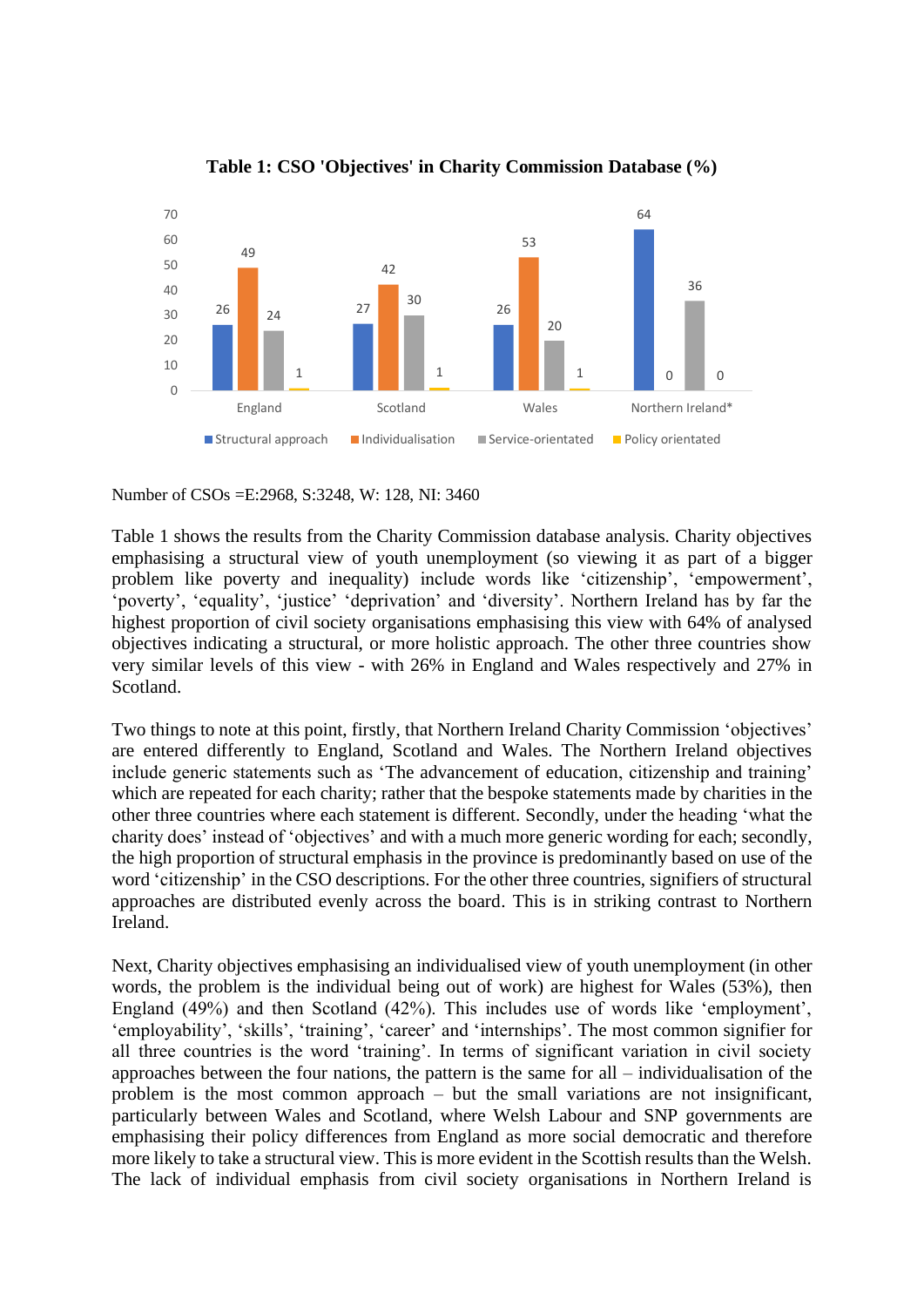something that needs further investigation through more in-depth content analysis and fieldwork interviews (planned for Autumn 2020).

Finally, and strikingly, policy-orientated approaches with civil society organisations are very poorly represented in all four countries. Given the liberal welfare regime in the UK, this is both surprising and expected depending on the literature you read. Several studies argue that more social democratic welfare regimes can be the product of a strong, policy orientated civil society (for example, see the literature on Sweden and Quebec) – here the argument runs that CSOs for example) which in turn thrive in such environments and, through policy engagement, seek hold government to account. Other [studies](https://www.palgrave.com/gp/book/9780230391420) argue that poor conditions amongst workers can lead to a strong reaction from civil society, which, in turn creates a more policy orientated approach. However, when considering these different possible explanations for lack of policy orientated approaches, organisational size is a further important factor to take into account. A large politically orientated civil society organisation advocating on behalf of other organisations as well as young people, such as Youth Employment UK, would only be counted once in this analysis despite its reach and influence going far beyond and encompassing many smaller CSOs. This is a key issue to explore further through fieldwork.

Moving on to the 360 Degree database showing civil society organisations (CSOs) funded to carry out youth unemployment activity; even though that may not be their main remit.



**Table 2: CSO Project 'Description' in 360 Degree Funding (%)**

Number of CSOs = E:6385, S:939, W:306, NI:385

Table 2 shows a much lower level of signifiers emphasising a structural view of youth unemployment (so a focus on unemployment in the context of structural issues like poverty and social inequality) and a much higher emphasis on individual view of youth unemployment in all four countries. Of note, and in-line with the different policy approaches, civil society organisations in England put the strongest emphasis on the individual and employability, followed by Scotland and Wales then Northern Ireland. This is a key finding and is significant because it underlines the centrality of political-economy analysis to understanding the divergent civil society approaches to tackling youth unemployment in sub-state welfare regimes in (quasi-) federal and union states – like the UK. Table 2 also provides a more comparable picture of Northern Ireland uninhibited by the differences in database format – thereby adding to the picture of Northern Ireland civil society organisations as offering a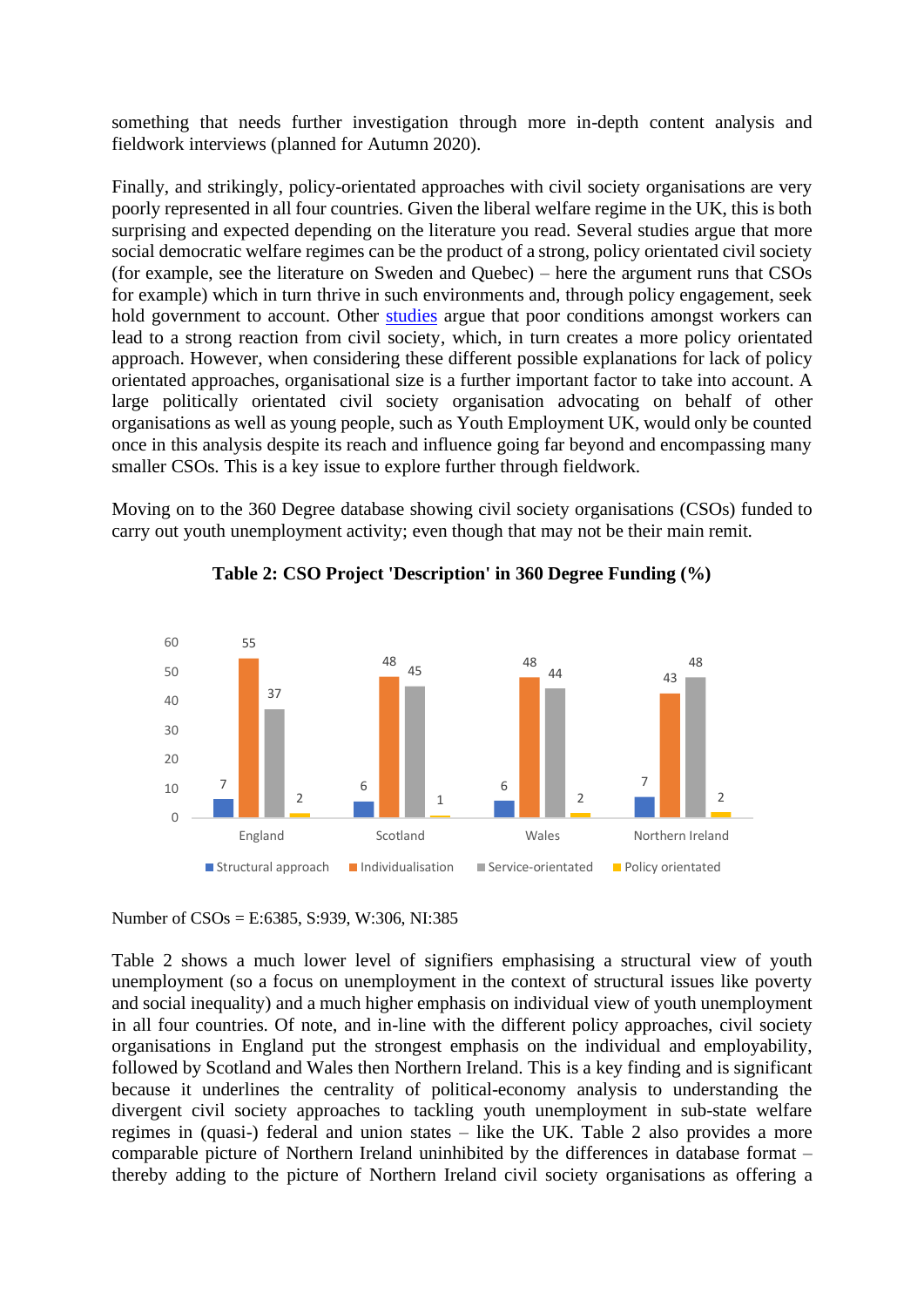slightly more holistic approach to youth unemployment than the other three countries. Perhaps unsurprisingly, given the database shows organisations with project funding, there is a high emphasis on projects to deliver services over policy activity.

There are a number of ways to interpret these results, but here are two. First, despite small variations, patterns for civil society objectives and projects around youth unemployment are similar in all four countries and broadly reflect a liberal welfare regime: individualised approaches to employment focusing on skills and training and a service-orientated approach. This could lead us to conclude that devolution has not had a significant impact on civil society working in the field of youth unemployment; despite the more social democratic policy rhetoric coming from the devolved territories. However, this interpretation is questionable based on both (1) research and (2) method. (1) [Research](https://researchonline.gcu.ac.uk/en/publications/a-comparative-overview-of-social-enterprise-ecosystems-in-scotlan) by Hazenberg et al carried out in in 2014 shows social enterprises working within different ecosystems in England and Scotland which have developed over the last 50 years through their different socio-cultural and political history. In Scotland funding tends to be grant or community finance while in England it is based on repayable investment. This has resulted in more community enterprises working in Scotland and more social businesses in England. These findings contradict the findings presented here and we can use (2) method to partially explain why. Firstly, the method used here gives equal weight to every civil society organisation working in youth unemployment across the UK, meaning that large, policy-orientated organisation acting as umbrellas are not given full credit for their influence over employment policy; and the findings could underplay the intra-country differences between policy and service orientated approaches. Second, the method used here allows us to gain a UK-wide understanding of the shape, size and broad approach of thousands of civil society organisations and to compare them, but it does not go beyond the Charity blurb towards working principles and organisational culture. It is an indicator and a starting point, but not a balanced understanding. For this reason, the findings presented here are only one piece of the puzzle. Finally, the data does show small differences in policy approaches by civil society organisations, with England putting the strongest emphasis on the individual and employability, followed by Scotland and Wales then Northern Ireland. This key finding makes further investigation into divergent civil society approaches to tackling youth unemployment in sub-state welfare regimes - like the UK – valuable learning opportunities.

With youth unemployment set to rise as the end of the government furlough scheme comes closer, along with in-work poverty, precarity, job-insecurity and flexible working causing mental health issues, housing problems and long-term scarring effects amongst young people; based on the data presented here, a more holistic approach to addressing youth unemployment is worth considering. An approach going beyond employability and towards confidencebuilding and empowerment would, arguably offer a more appropriate response to the current youth unemployment crisis than those framed in terms of narrowly defined macro-economic interventions by the state and transfer payments via social security.

In the next and final blog of this three part-series, links between these findings and the devolved policy regimes in the field of youth unemployment and civil society are examined. I will present findings from analysis of key policy documents relating to young unemployment in England, Scotland, Wales and Northern Ireland framed by a number of studies categorisin[g youth policy,](https://www.tandfonline.com/doi/abs/10.1080/15705850903105868) [youth welfare citizenship](https://journals.sagepub.com/doi/abs/10.1177/0958928715621710) and [youth unemployment regimes.](https://onlinelibrary.wiley.com/doi/abs/10.1111/ijsw.12016) An interesting aspect to be explored in this future discussion will be the issue of 'directionality' in civil society responses to youth unemployment. For example, is the greater emphasis on individualisation in tackling youth unemployment identified here in relation to English CSOs an endorsement or rejection of neo-liberal Conservative policies at Westminster? Likewise, what does the dearth of policy